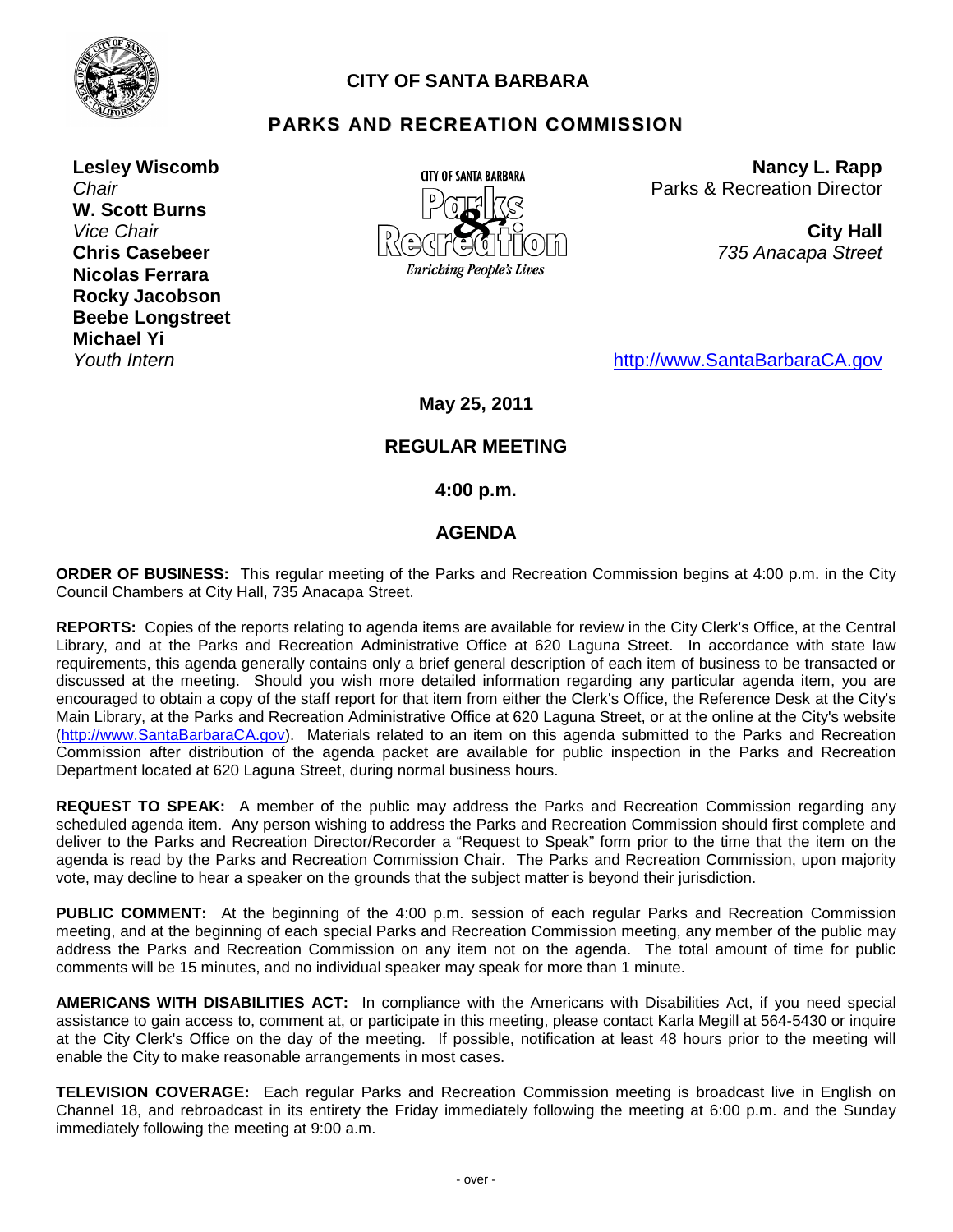### **ORDER OF BUSINESS**

4:00 P.M. - Parks and Recreation Commission Meeting

### **CALL TO ORDER**

**PLEDGE OF ALLEGIANCE**

**ROLL CALL**

#### **CHANGES TO THE AGENDA**

#### **WRITTEN COMMUNICATIONS**

### **PUBLIC COMMENT**

Any member of the public may address the Commission for up to one minute on any subject within the jurisdiction of the Commission that is not scheduled for a public discussion before the Commission.

### **COMMUNITY SERVICE RECOGNITION**

1. Recognition of the Fire Fighters and Police Officers Associations and PAL for their Support of the Eggstravaganza – For Action (Attachment)

Recommendation: That the Commission recognize Santa Barbara Firefighter and Santa Barbara Police Officer Associations, and Police Activities League for their support of the annual Eggstravaganza Egg Hunt.

2. Recognition of Annual Lower Westside Neighborhood Easter Egg Hunt Volunteers – For Action (Attachment)

Recommendation: That the Commission recognize community volunteers for their service during the Annual Lower Westside Neighborhood Easter Egg Hunt

3. Recognition of Mormons Helping Hands Program – For Action (Attachment)

Recommendation: That the Commission recognize the Mormons Helping Hands Program volunteers for their volunteer services to help maintain Alice Keck Park Memorial Garden.

#### **COMMISSIONER COMMITTEE ASSIGNMENT REPORTS**

#### **COMMISSION AND STAFF COMMUNICATIONS**

4. City Council to hear appeal of Parks and Recreation Commission decision on 507 Brosian Way.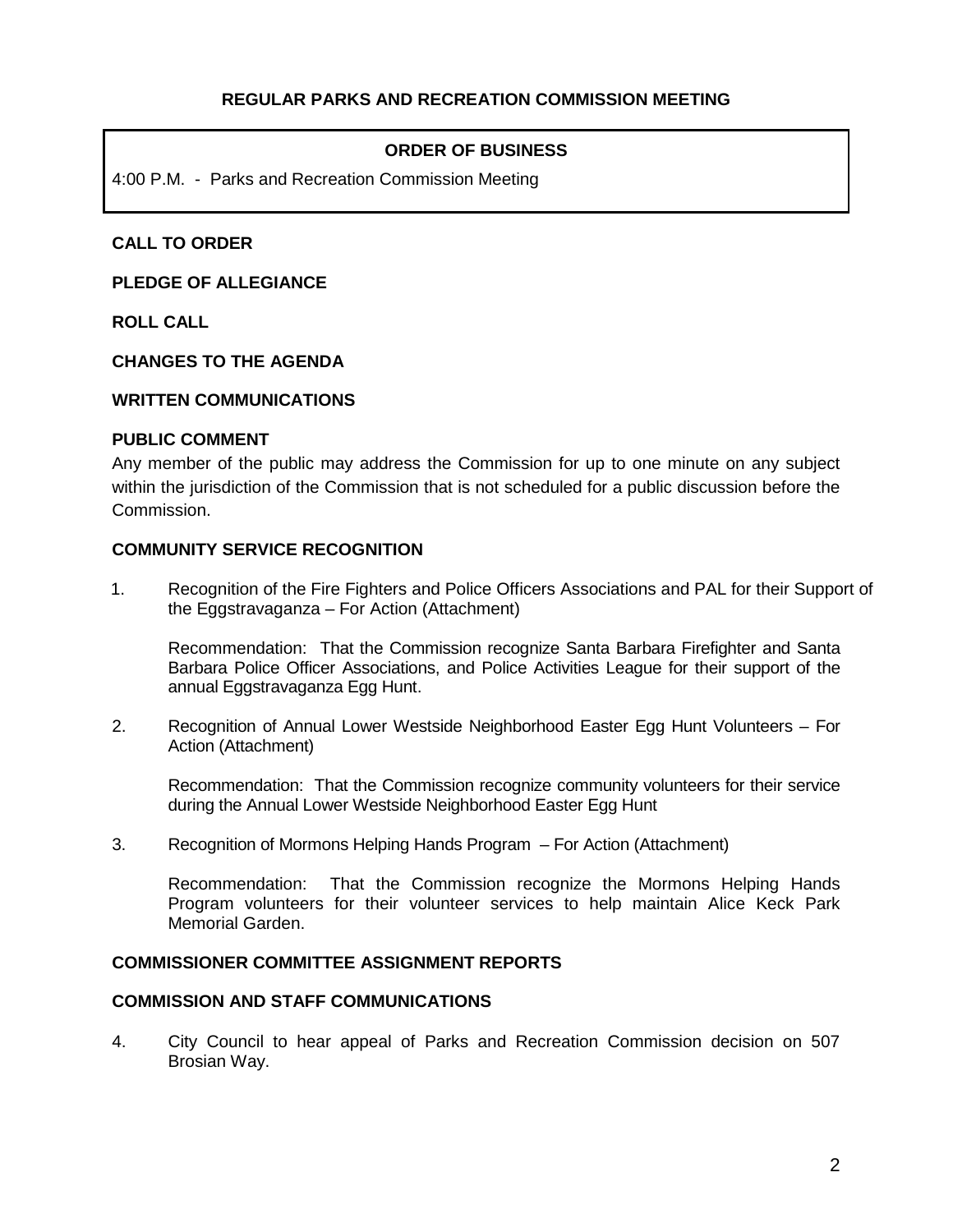## **YOUTH COUNCIL REPORT**

### **CONSENT CALENDAR**

- 5. Summary of Council Actions For Information (Attachment)
- 6. Approval of Minutes For Action (Attachment)

Recommendation: That the Commission waive the reading and approve the minutes of the regular meeting of April 27, 2011.

### **STREET TREE ADVISORY COMMITTEE ITEMS**

Any action of the Parks and Recreation Commission made pursuant to Municipal Code Chapter 15.24, Preservation of Trees, may be appealed to the City Council within ten days.

7. Street Tree Advisory Committee Recommendations – For Action (Attachments)

Recommendation: That the Commission:

- A. Conditionally approve the following Setback Tree removal request.
	- 1. 52 Calle Capistrano Tipuana tipu, Tipu Peter and Kathryn Debrunkops
- B. Approve the following Street Tree Master Plan changes.
	- 1. 2400 3000 blocks of De La Vina St. Varying parkway sizes.
	- 2. 200 400 blocks of W. Valerio St. Add a shade tree.
	- 3. 3100 block of Lucinda Ln. Currently designated tree is performing poorly.

#### **NEW BUSINESS**

8. MacKenzie Park Parking Lot Storm Water Infiltration Project – For Information (Attachment)

Recommendation: That the Commission receive a report on the MacKenzie Park Parking Lot Storm Water Infiltration Project.

### **OLD BUSINESS**

9. Parks and Recreation Department Fiscal Year 2012 and 2013 Budget – For Discussion (Attachment)

Recommendation: That the Commission recommend to City Council the approval of the Park and Recreation Department General Fund, Creeks Fund, Golf Fund, and Capital Fund Budgets and Fees and Charges Schedule as proposed for Fiscal Year 2012 and 2013.